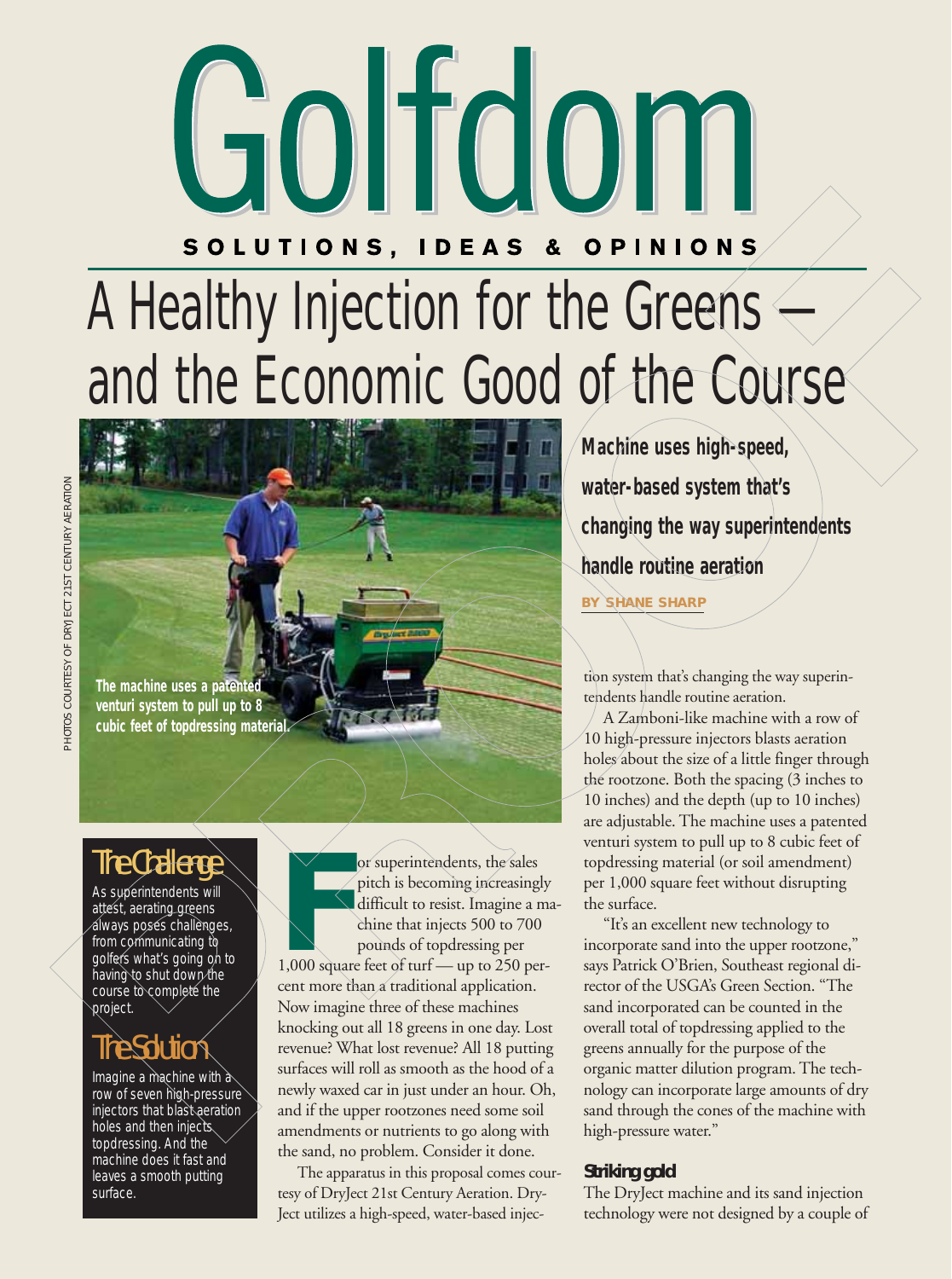### **Real-Life Solutions**



**One USGA agronomist says DryJect is an excellent technology to incorporate sand into the upper rootzone. Bob Graunke (right), certified superintendent of Tidewater Golf Club, uses gypsum in the machine to help soften the soil.**

rocket scientists with an inexplicable penchant for golf course maintenance.

Rather, DryJect as it exists today is a product of the blood, sweat and tears of a mining engineer from Sweden and his American partner. In 2000 Peter van Drumpt and Chris des Garennes purchased the license, patent and parts for what would become DryJect from Land Pride, a division of Great Plains Manufacturing. The partners then set out to put theory into practice by fine-tweaking the design to make it more durable and efficient.

"They had the

machine and technology, they just couldn't get it to work," van Drumpt says. "Whenever you are dealing with a machine that uses water, it is tricky business. We redesigned it, and we've made it work."

Not only have they made the machine work, they have developed a successful business model that is capturing significant market share along the East Coast. Aware that it would be cost-prohibitive for courses to purchase the maintenance intensive DryJect machines, van Drumpt and des Garennes grow the business by selling franchises. Twenty-four DryJect franchises are sprinkled along the East Coast, the majority in Pennsylvania, New Jersey and Ohio.

"We've also penetrated the Carolinas, and we are starting to go after the Southern California market," van Drumpt says.

#### **Take your best shot**

Bob Graunke wasn't hit over the head with the DryJect sales pitch. He did, however, end up having a fateful conversation with a Dry-Ject franchiser at a conference in Orlando, Fla., about using the machine for injecting greens with something other than sand.

"I wanted to know if you could use gypsum in the machines to soften the soil and move water through quickly," says Graunke, certified superintendent at Tidewater Golf Club in Cherry Grove Beach, S.C. "Because of our proximity to the [Atlantic] ocean, that's a big issue for us."

> Big enough that Tidewater is on its third set of greens in 15 years. After two unsuccessful attempts at growing bentgrass, Tidewater officials opted for TifEagle bermuda two years ago. The hardy ultradwarf has been a success so far, says Graunke, but a chemical application issue shortly after the installation left him and his staff scrambling for a remedy.

"We were applying a lot of charcoal to combat it so we started to get charcoal buildup," Graunke says.

After the DryJect representative confirmed he could use gypsum as a soil amendment in the machine, Graunke contracted with a South Carolina-based franchise for a test run. After a few weeks, the buildup was virtually eradicated. But Graunke also noticed the late-spring transition from *Poa trivialis* to bermudagrass was smooth.

"In 3 acres of green surface we put down 23 to 25 tons of topdressing," Graunke says. "We are able to run golfers through the course as we are doing it. The beauty of the hydrojet is that once you inject the material you are able to blow off the excess material, water the greens, roll them, and they are ready to putt. We even do it during peak season because we don't have to worry about forfeiting the revenue."

Not forfeiting revenue was also a major concern for Todd Gribling, golf course manager at the Timers at Troy in Elkridge Md. The greens on the Alt Clark/Ken Killiandesigned course had started to develop sig-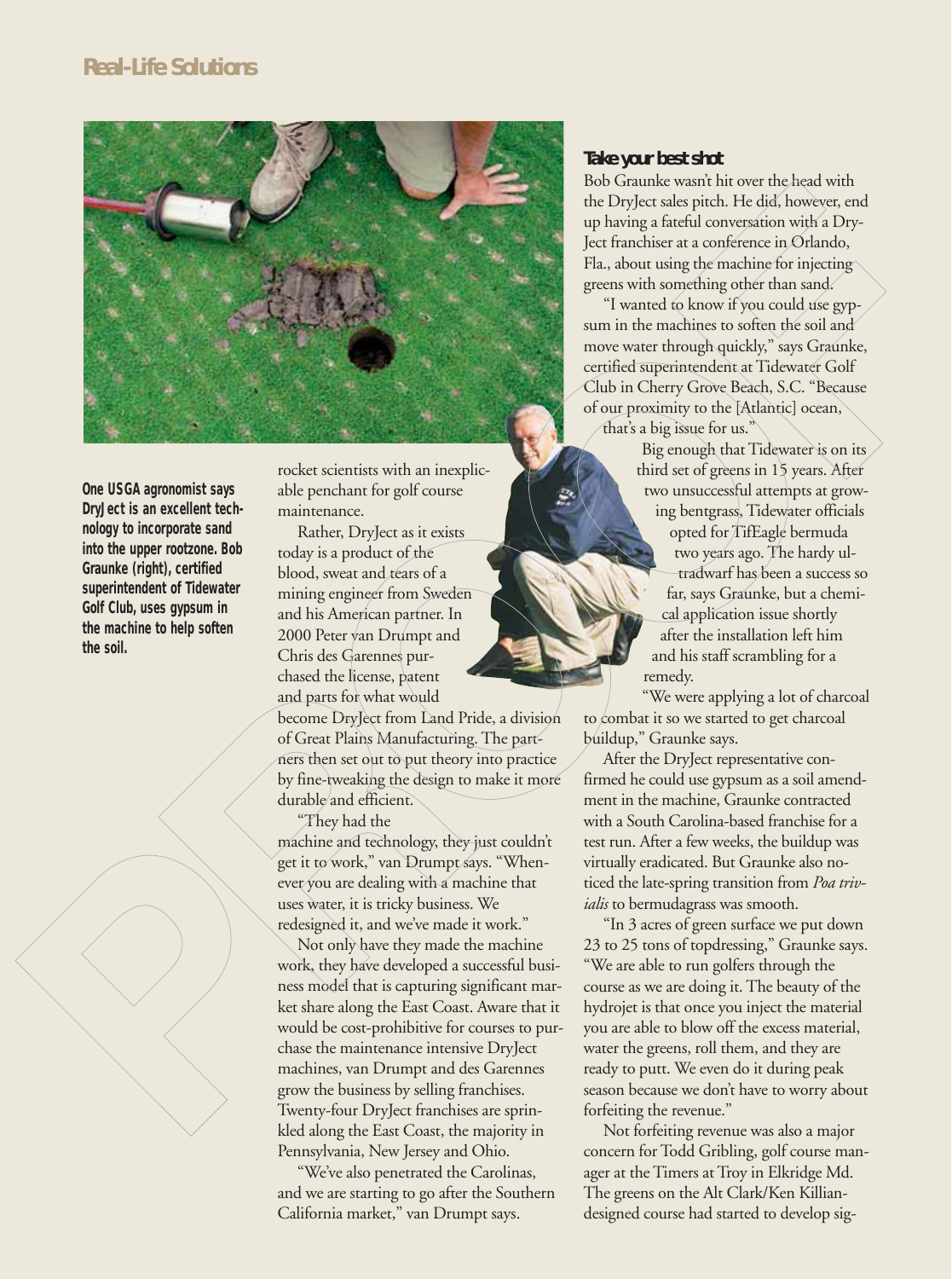### **Real-Life Solutions**

nificant amounts of black layer three years ago, despite being only 8 years old at the time. Regular aerification wasn't eliminating the problem, so Gribling contacted a local DryJect franchiser about testing the machine on the chipping green.

"We were able to get down 10 inches into the green," Gribling says. "With regular aerification we were getting down 6 inches, and we just couldn't get to the black layer. We decided to try it on all 18 greens. Two hours after we did it, the greens were playable. We were able to get down about 9.5 inches on all the greens."

By having playable greens just two hours after the DryJect treatment, Gribling says the course saved around \$10,000. And while the black layer has almost been eradicated, Gribling says he will continue to use the DryJect treatment even after it's gone.

"It really firms up our greens because we get the amount of material in there we need, and it is packed with water pressure," he says. "It is good preventative maintenance."

#### **Continue aerification**

Both Graunke and Gribling agree that Dry-Ject is not a replacement for routine aerification. Rather, the machine can be used to strengthen the green, apply soil amendments and, in Tidewater's case, ease the transition between cool-season and warm-season grasses. O'Brien believes this is a prudent approach, and he cautions superintendents about looking at DryJect as a complete aerification solution.

"Since it does not remove any organic matter from the rootzone, it is not a substitute for aeration," he says. "It is technology to incorporate sand into the upper rootzone.

"I believe the DryJect technology is more of a topdressing practice and not truly an aeration of the greens," he continues. "The hole made by the sand blasting into the rootzone does provide added air and water movement where it occurs, but it is the sand added into the upper rootzone that dilutes the organic matter that is the major benefit."

*Shane Sharp is a freelance writer based in Charlotte, N.C.*

© Reprinted from GOLFDOM, March 2005 AN ADVANSTAR PUBLICATION Printed in U.S.A.

## What Our Customers Say...

Post job questionnaires show that 98% of our customers intend to contract with DryJect at least once for the following season.

"The DryJect system is the most efficient method of incorporating sand and soil amendments I have ever seen! We were able to DryJect 40 greens in two days. The greens at Cantigny Golf benefit greatly from DryJecting sand and Profile porous ceramics. With little to no surface disruption, our greens are ready for play just hours after treatment."

> Scott A. Witte, CGCS Cantigny Golf & Tennis

"DryJect sand injection has proven to be a very useful tool for helping us maintain ideal putting conditions. It's something we will certainly continue as part of our ongoing maintenance program."

Paul B. Latshaw Muirfield Village Golf Club

"As far as appearance, you could see that we had aerated but due to the limited ball roll disruption there were no complaints from the customers. In return, we did not lower our rates like we normally do this time of year giving us an additional \$6,000.00 over a two week period which paid for the service itself."

Todd Gribling, Golf Course Manager Kemper Sports Mgmt / TheTimbers at Troy